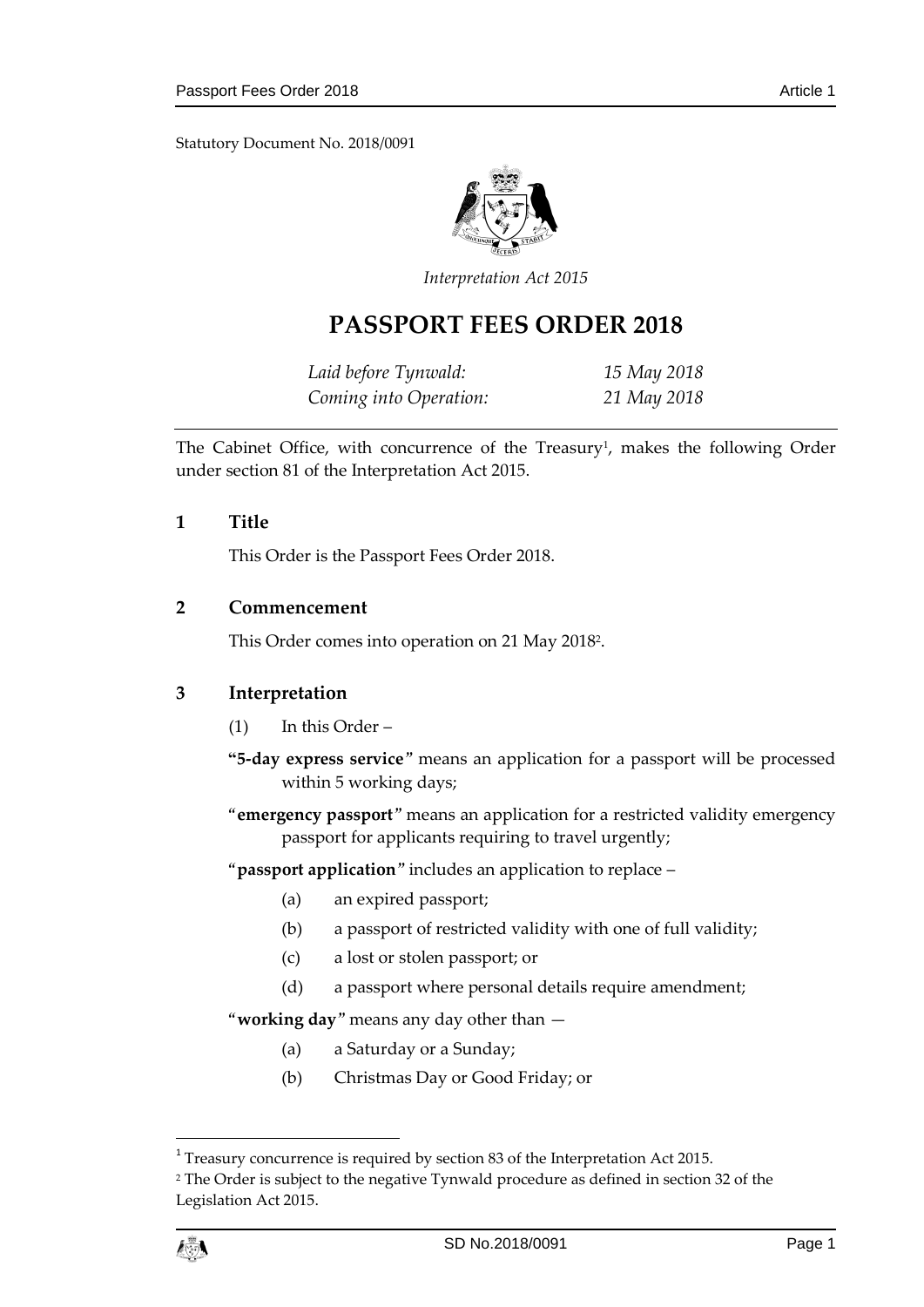- (c) a day which is a bank holiday under the Bank Holidays Act 1989, but does not include the day on which the passport application was received by the passport office.
- (2) In this Order a reference to the time at which the passport office closes is a reference to the time at which the passport office closes to the public, as published on the Cabinet Office website, on the passport information line and at or near to the entrance to the passport office.

# **4 Passport Fees**

The Schedule to this Order has effect for prescribing the fees payable in respect of passport applications.

# **5 Revocation**

The Passport Fees Order 2015<sup>3</sup> is revoked.

#### **MADE 24 APRIL 2018**

**R H QUAYLE** *Minister for the Cabinet Office*



 3 SD 2015/0053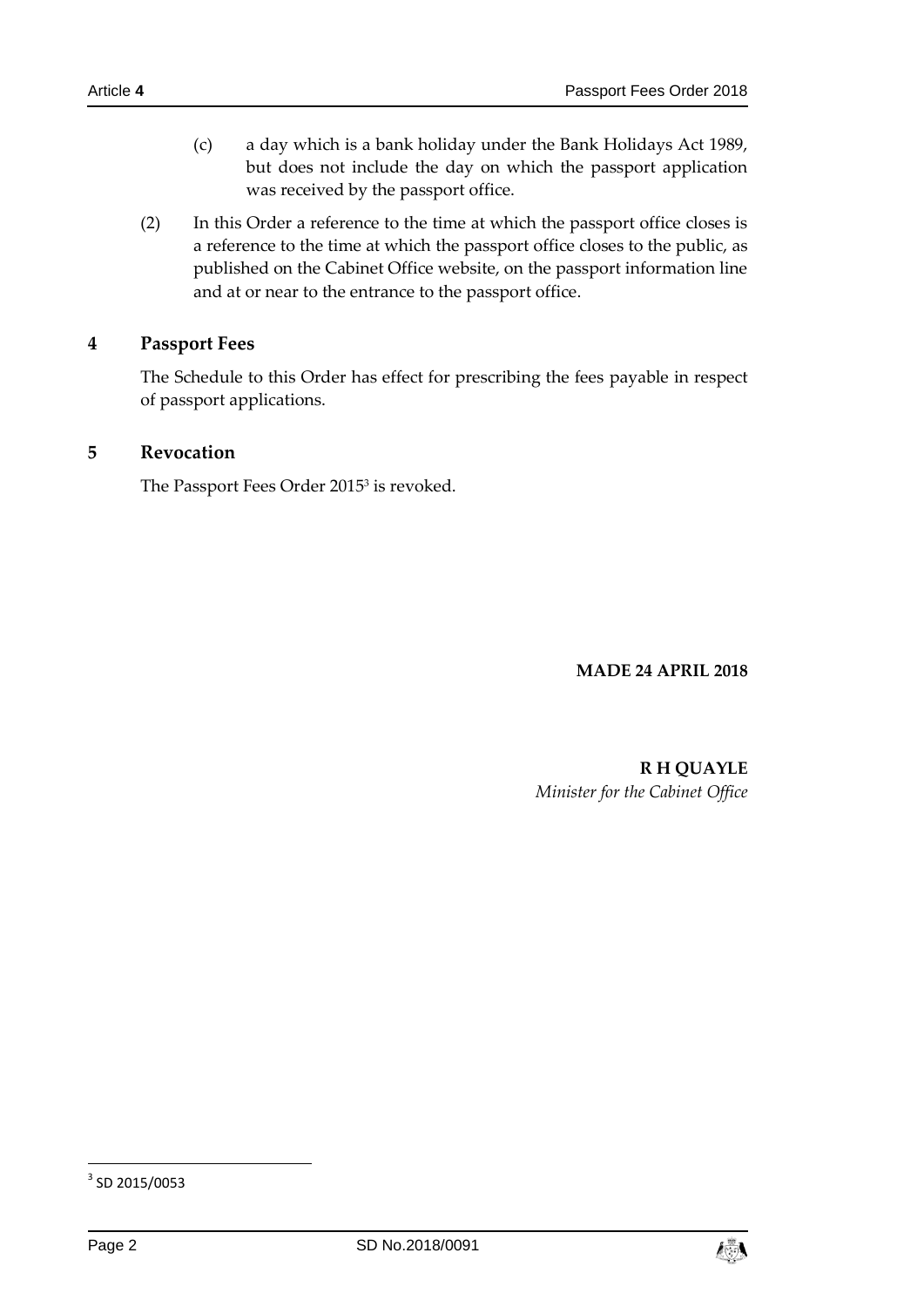## **SCHEDULE**

# *[Article 4]*

# **PASSPORT FEES**

| Matter in respect of which fee is payable |                                                                                                                                                                                                                                                                               | Amount of                                                                                             |
|-------------------------------------------|-------------------------------------------------------------------------------------------------------------------------------------------------------------------------------------------------------------------------------------------------------------------------------|-------------------------------------------------------------------------------------------------------|
|                                           |                                                                                                                                                                                                                                                                               | fee                                                                                                   |
|                                           |                                                                                                                                                                                                                                                                               | (E)                                                                                                   |
| $\mathbf{1}$                              | Administering passport applications and issuing passports -                                                                                                                                                                                                                   |                                                                                                       |
| (a)                                       | where the applicant is aged 16 years or over                                                                                                                                                                                                                                  | 85.00                                                                                                 |
| (b)                                       | where the applicant is aged under 16 years                                                                                                                                                                                                                                    | 58.50                                                                                                 |
| (c)                                       | where the applicant is aged 16 years or over using the 5-day express<br>service                                                                                                                                                                                               | 142.00                                                                                                |
| (d)                                       | where the applicant is aged under 16 years using the 5-day express<br>service                                                                                                                                                                                                 | 122.00                                                                                                |
| (e)                                       | where the applicant is aged 16 years or over for an application for an<br>emergency passport                                                                                                                                                                                  | 177.00                                                                                                |
| (f)                                       | where the applicant is aged under 16 years for an application for an<br>emergency passport                                                                                                                                                                                    | 151.00                                                                                                |
| (g)                                       | No fee is payable for a passport application where an applicant was<br>born before 2 September 1929 except as provided by paragraphs<br>$(h)$ and $(i)$ .                                                                                                                     | Nil                                                                                                   |
| (h)                                       | where an applicant was born before 2 September 1929 using the 5-<br>day express service                                                                                                                                                                                       | 42.50                                                                                                 |
| (i)                                       | where an applicant was born before 2 September 1929 using the<br>emergency service                                                                                                                                                                                            | 77.50                                                                                                 |
| $\overline{2}$                            | Additional fee payable for collection or production of any passport<br>during a time when the passport office is closed to the public                                                                                                                                         | 230.00                                                                                                |
| 3                                         | Issuing a collective passport                                                                                                                                                                                                                                                 | 39.00                                                                                                 |
| 4                                         | Return of documents by registered post, per passport application                                                                                                                                                                                                              | 5.00                                                                                                  |
| $\mathbf 5$                               | Where a Passport Application is made for a service listed above and<br>where that application requires upgrade to a 5-day express service or<br>an emergency passport, the fee payable is the sum of the difference<br>between the fee already paid and the upgraded service. | The<br>difference<br>between the<br>fee already<br>paid and the<br>fee for the<br>upgraded<br>service |